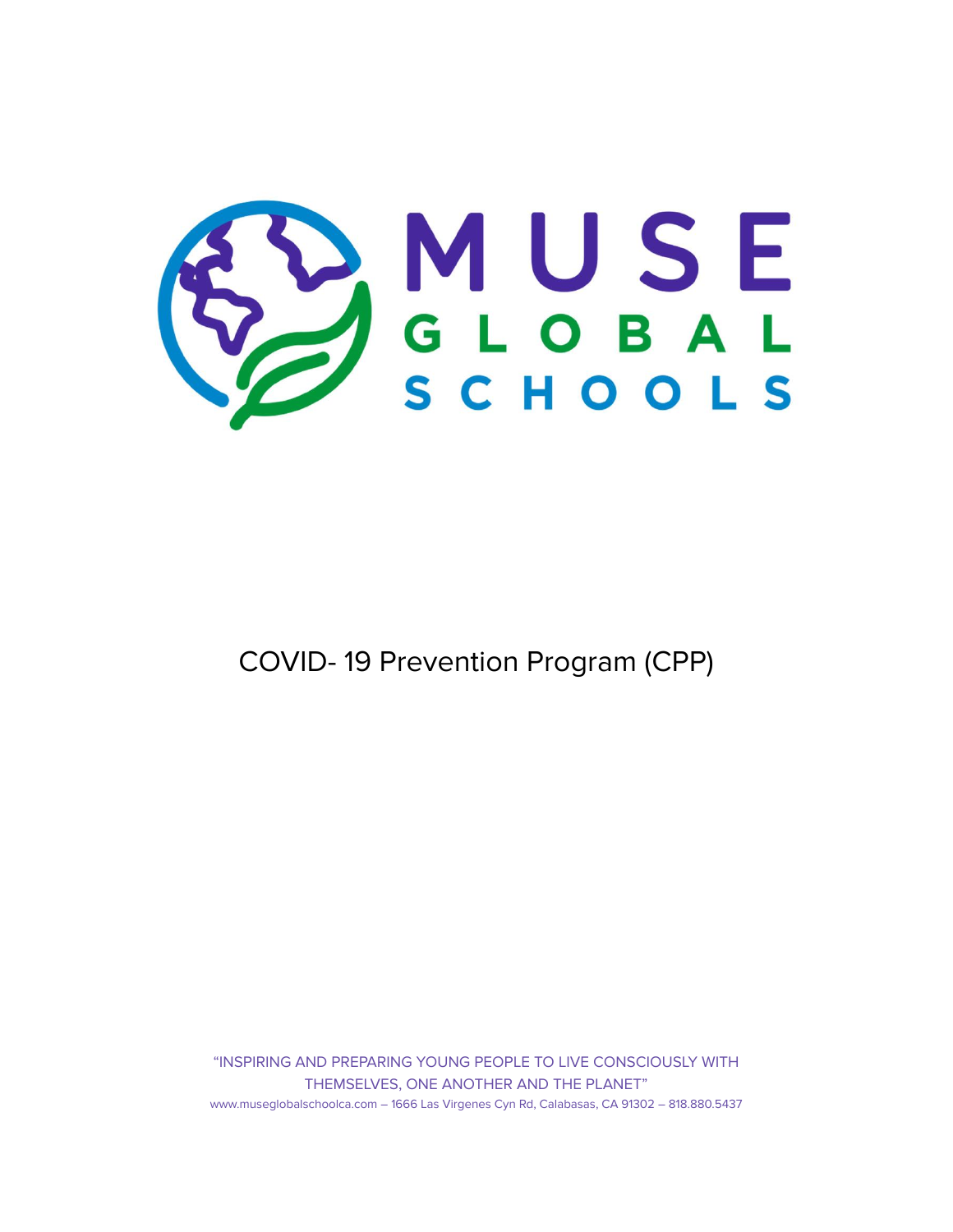## **I. PURPOSE:**

The purpose of the School's COVID-19 Prevention Program (CPP) is to provide employees a healthy and safe workplace as required under the California Occupational Safety and Health Act (Labor Code §§ 6300, et seq.) and associated regulations (8 C.C.R. § 3205).

Nothing in this CPP precludes the School from complying with federal, state, or local laws or guidance that recommends or requires measures that are more prescriptive and/or restrictive than are provided herein.

## **II. SCOPE**

This CPP applies to all School employees, including those who are vaccinated, except for employees who are teleworking and employees who perform services covered by the Aerosol Transmissible Diseases ("ATD") regulation may be exempted during the actual performance of such services.

## **III. DEFINITIONS:**

For the purposes of the CPP, the following definitions shall apply:

- "Close contact" means being within six feet of a COVID-19 case for a cumulative total of 15 minutes or greater in any 24-hour period within or overlapping with the "high-risk exposure period" defined by this section. This definition applies regardless of the use of face coverings.
- "COVID-19" means coronavirus disease, an infectious disease caused by the severe acute respiratory syndrome coronavirus 2 (SARS-CoV-2).
- "COVID-19 case" means a person who either: (1) Has a positive "COVID-19 test" as defined in this section; (2) Has a positive COVID-19 diagnosis from a licensed healthcare provider (3) Is subject to COVID-19-related order to isolate issued by a local or state health official; or (4) Has died due to COVID-19, in the determination of a local health department or per inclusion in the COVID-19 statistics of a county.
- "COVID-19 hazard" means exposure to potentially infectious material that may contain SARS-CoV-2, the virus that causes COVID-19. Potentially infectious materials include airborne droplets, small particle aerosols, and airborne droplet nuclei, which most commonly result from a person or persons exhaling, talking or vocalizing, coughing, sneezing, or procedures performed on persons which may aerosolize saliva or respiratory tract fluids, among other things. This also includes objects or surfaces that may be contaminated with SARS-CoV-2.
- "COVID-19 symptoms" means fever of 100.4 degrees Fahrenheit or higher, chills, cough, shortness of breath or difficulty breathing, fatigue, muscle or body aches, headache, new loss of taste or smell, sore throat, congestion or runny nose, nausea or vomiting, or diarrhea, unless a licensed health care professional determines the person's symptoms were caused by a known condition other than COVID-19.
- "COVID-19 test" means a viral test for SARS-CoV-2 that is both: (1) Approved by the United States Food and Drug Administration (FDA) or has an Emergency Use Authorization ("EUA") from the FDA to diagnose current infection with the SARS-CoV-2 virus; and (2) Administered in accordance with the FDA approval or the FDA EUA as applicable.
- "Exposed group" means all employees at a work location, working area, or a common area at work, where an employee COVID-19 case was present at any time during the high-risk exposure period. A common area at work includes bathrooms, walkways, hallways, aisles, break or eating areas, and waiting areas. The following exceptions apply: (1) For the purpose of determining the exposed group, a place where persons momentarily pass through while everyone is wearing face coverings, without congregating, is not a work location, working area, or a common area at work. (2) If the COVID-19 case was part of a distinct group of employees who are not present at the workplace at the same time as other employees, for instance a work crew or shift that does not overlap with another work crew or shift, only employees within that distinct group are part of the exposed group. (3) If the COVID-19 case visited a work location, working area, or a common area at work for less than 15 minutes during the high-risk exposure period, and the COVID-19 case was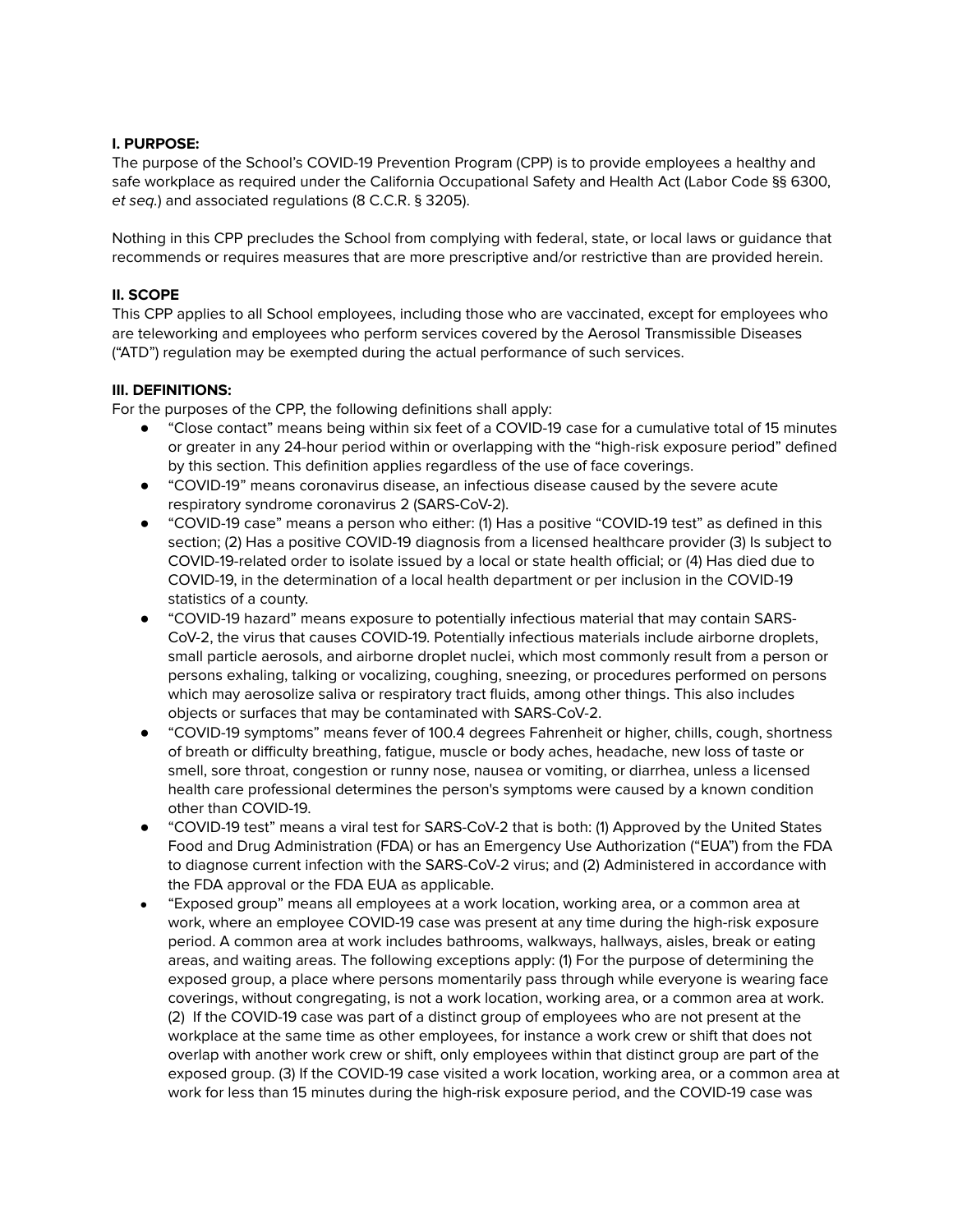wearing a face covering during the entire visit, other people at the work location, working area, or common area are not part of the exposed group.

- "Face covering" means a surgical mask, a medical procedure mask, a respirator worn voluntarily, or a tightly woven fabric or non-woven material of at least two layers. A face covering has no visible holes or openings and must cover the nose and mouth. A face covering does not include a scarf, ski mask, balaclava, bandana, turtleneck, collar, or single layer of fabric.
- "Fully vaccinated" means the employer has documented that the person received, at least 14 days prior, either the second dose in a two-dose COVID-19 vaccine series or a single-dose COVID-19 vaccine. Vaccines must be FDA approved; have an emergency use authorization from the FDA; or, for persons fully vaccinated outside the United States, be listed for emergency use by the World Health Organization (WHO).
- "High-risk exposure period" means the following time period: (1) For persons who develop COVID-19 symptoms: from two (2) days before they first develop symptoms until ten (10) days after symptoms first appeared, and 24 hours have passed with no fever, without the use of fever-reducing medications, and symptoms have improved; or (2) For persons who test positive who never develop COVID-19 symptoms: from two (2) days before until ten (10) days after the specimen for their first positive test for COVID-19 was collected.
- "Respirator" means a respiratory protection device approved by the National Institute for Occupational Safety and Health (NIOSH) to protect the wearer from particulate matter, such as an N95 filtering facepiece respirator.
- "Worksite," for the limited purposes of COVID-19 prevention regulations only, means the building, store, facility, agricultural field, or other location where a COVID-19 case was present during the high-risk exposure period. It does not apply to buildings, floors, or other locations of the employer that a COVID-19 case did not enter.

## **IV. PROGRAM**

# **A. SYSTEM FOR COMMUNICATING WITH SCHOOL EMPLOYEES**

## **1. Reporting COVID-19 Symptoms, Possible COVID-19 Close Contact Exposures, and Possible COVID-19 Hazards at School Worksites and Facilities**

The School's policy requires that employees immediately report to their supervisor or to the Operations/ HR Manager any of the following: (1) the employee's presentation of COVID-19 symptoms; (2) the employee's possible COVID-19 close contact exposures; (3) possible COVID-19 hazards at the School's worksites or facilities.

The School will not discriminate or retaliate against any employee who makes such a report.

## **2. Accommodations Process for Employees at Increased Risk of Severe COVID-19 Illness**

The School's policy is to provide an accommodation process for employees who can demonstrate that they are or may be at higher risk of severe illness from COVID-19.

The CDC identifies the following individuals as being at an increased risk of severe COVID-19 illness, as set forth in the CDC website: <https://www.cdc.gov/coronavirus/2019-ncov/need-extra-> precautions/index.html.

School employees are encouraged to review the list of medical conditions and other conditions and factors identified by the CDC as placing an individual at increased risk of severe illness from COVID-19.

To request an accommodation under the School's policy, employees may make a request with their supervisor or the Operations/ HR Manager.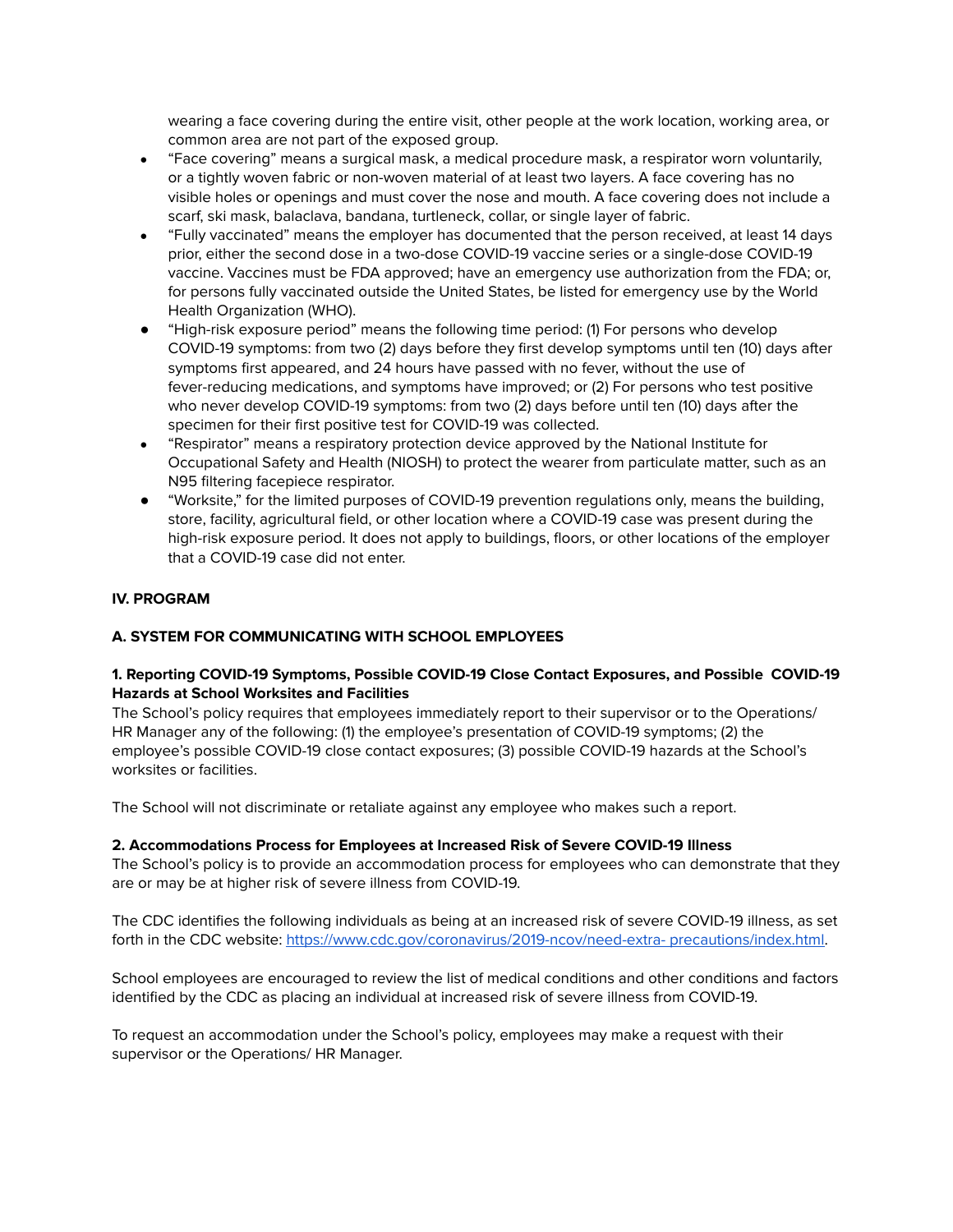## **3. COVID-19 Testing**

The School may require that employees who report to work at School worksites be tested for COVID-19. Where the School requires that employees be tested, the School will inform employees for the reason that testing is required.

The School will also inform employees of the possible consequences of a positive COVID-19 test, which may include, but is not limited to, a requirement that the employee not report for work at the School during the high-risk exposure period and satisfying the minimum criteria to return to work.

Where the School requires testing, the School has adopted policies and procedures that ensure the confidentiality of employees and comply with the Confidentiality of Medical Information Act ("CMIA").1 Specifically, the School will keep confidential all personal identifying information of COVID-19 cases or persons with COVID-19 symptoms unless expressly authorized by the employee to disclose such information or as other permitted or required under the law.

## **4. COVID-19 Hazards**

The Schoo**l** will notify employees and employers of subcontracted employees of any potential COVID-19 exposure at a School worksite or facility where a COVID-19 case and employee were present on the same day.

The School will notify employees of such potential exposures within one (1) business day, in a way that does not reveal any personal identifying information of the COVID-19 case.

The School will also notify employees of cleaning and disinfecting measures the School is undertaking in order to ensure the health and safety of the worksite or facility where the potential exposure occurred.

## **B. IDENTIFICATION AND EVALUATION OF COVID-19 HAZARDS AT SCHOOL WORKSITES AND FACILITIES**

#### **1. Screening Employees for COVID-19 Symptoms**

The School has adopted screening protocols, which include both employee self-screening and screening of employees for COVID-19 symptoms prior to entering campus.

School policy provides that the School **will** both screen employees for COVID-19 symptoms prior to entering any worksite or facility and have employees self-screen for COVID-19 symptoms prior to reporting to any worksite or facility**.**

Upon driving down to campus, employees will remain in their car with their mask on for the COVID symptom screening. All data is recorded and logged on the screening log daily.

#### **2. Responding to Employees with COVID-19 Symptoms**

Should an employee present COVID-19 symptoms during a self-screening or school administered screening, the School will instruct the employee to remain at or return to their home or place of residence and not report to work until such time as the employee satisfies the minimum criteria to return to work.

The School will advise the employee of any leaves to which they may be entitled during this selfquarantine period.

Further, the School has adopted policies and procedures that ensure the confidentiality of employees and compliance with the CMIA. Specifically, the School will not disclose to other employees, except for those who need to know, the fact that the employee is experiencing symptoms associated with COVID- 19.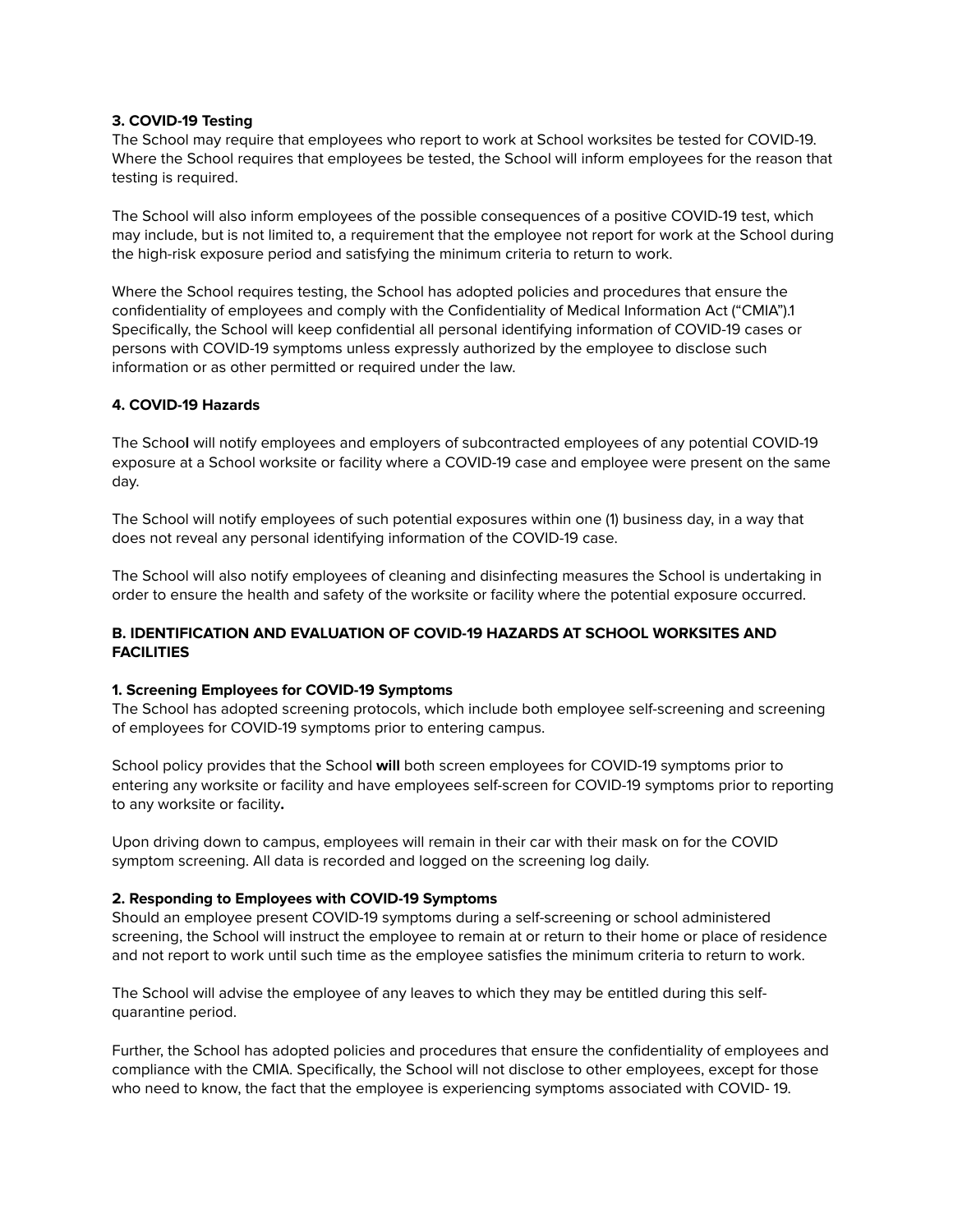### **3. The School's Response to COVID-19 Cases**

In the event that a School employee tests positive for COVID-19 or is diagnosed with COVID-19 by a healthcare provider, the School will instruct the employee to remain at or return to their home or place of residence and not report to work until such time as the employee satisfies the minimum criteria to return to work.

The School will advise the employee of any leaves to which they may be entitled during this self- isolation period.

The School will comply with all reporting and recording obligations as required under the law, including, but not limited to, reporting the COVID-19 case to the following individuals and institutions as required based on the individual circumstances: (1) the local health department; (2) Cal/OSHA; (3) employees who were present on the School's worksite or facility when the COVID-19 case was present; (4) the employers of subcontracted employees who were present at the School's worksite or facility; and (5) the School's workers' compensation plan administrator.

If possible, the School will interview the COVID-19 case in order to ascertain the nature and circumstances of any contact that the employee may have had with other employees during the high- risk exposure period. If the School determines that there were any close contact COVID-19 exposures, the School will instruct those employees to remain at their home or place of residence and not report to work until such time as the employees satisfy the minimum criteria to return to work.

The School has adopted policies and procedures that ensure the confidentiality of employees and compliance with the CMIA. Specifically, the School will not disclose to other employees, except for those who need to know, the fact that the employee tested positive for or was diagnosed with COVID-19. Further, the School will keep confidential all personal identifying information of COVID-19 cases or persons unless expressly authorized by the employee to disclose such information or as other permitted or required under the law.

#### **4. Workplace-Specific Identification of COVID-19 Hazards**

The School conducted a workplace-specific assessment of all interactions, areas, activities, processes, equipment, and materials that could potentially expose employees to COVID-19 hazards.

As part of this process, the School identified places and times when employees and individuals congregate or come in contact with one another, regardless of whether employees are performing an assigned work task or not, including, for example, during meetings or trainings, in and around entrances, bathrooms, offices, lodge, common areas, and waiting areas. These areas are blocked off for 24 hours restricting any access or further use. After 24hrs, the location is then cleaned and disinfected by facility members wearing PPE using an EPA registered disinfectant. All doors and windows leading to the outside are left open to increase air circulation. Once the space is fully cleaned and disinfected, it is reopened for occupation and use. All PPE, cleaning and disinfecting tools used will be disposed of immediately after use.

As part of this process, the School identified potential workplace exposure to all persons at School worksites and facilities. The School considered how employees and other persons enter, leave, and travel through School worksites and facilities, in addition to addressing employees' fixed workspaces or workstations.

As part of this process, the School treats all persons, regardless of symptoms or negative COVID-19 test results, as potentially infectious.

#### **5. Maximization of Outdoor Air and Air Filtration**

We maximize, to the extent feasible, the quantity of outside air for our buildings with mechanical or natural ventilation systems by (1) Ventilation systems are checked daily and maintained and serviced monthly by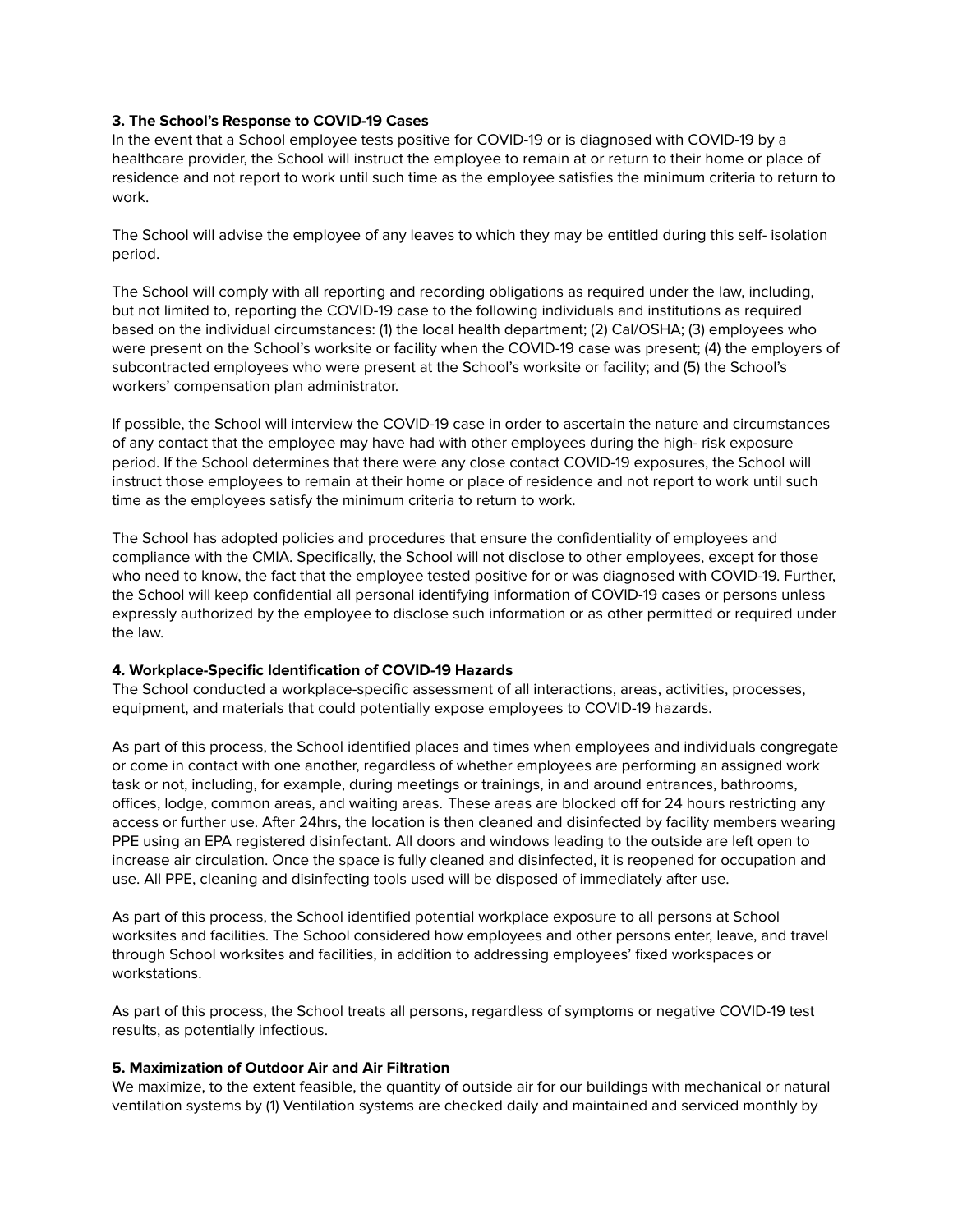the Facilities Manager (2) Each of our classrooms (cabins) are independent buildings with access to natural ventilation (windows, doors) and independent heating and cooling equipment so teachers will be informed to utilize natural ventilation when at all possible.

## **6. Compliance with Applicable State and Local Health Orders**

The School monitors applicable orders and guidance from the State of California and the local health department related to COVID-19 hazards and prevention, including information of general application and information specific to the School's location and operations.

The School fully and faithfully complies with all applicable orders and guidance from the State of California and the local health department.

## **7. Evaluation of Existing COVID-19 Prevention Controls and Adoption of Additional Controls**

Periodically, the School will evaluate existing COVID-19 prevention controls at the workplace and assess whether there is a need for different and/or additional controls.

This includes evaluation of controls related to the correction of COVID-19 hazards, physical distancing, face coverings, engineering controls, administrative controls, and personal protective equipment ("PPE").

## **8. Periodic Inspections**

The School will conduct periodic inspections of its worksites and facilities as needed to identify unhealthy conditions, work practices, and work procedures related to COVID-19 and to ensure compliance with the School's COVID-19 policies and procedures.

## **C. INVESTIGATING AND RESPONDING TO COVID-19 CASES AT SCHOOL WORKSITES AND FACILITIES**

## **1. Procedure to Investigate COVID-19 Cases**

The School has a procedure for investigating COVID-19 cases in the workplace. As provided below, the procedure provides for the following: (1) the verification of COVID-19 case status; (2) receiving information regarding COVID-19 test results; (3) receiving information regarding the presentation of COVID-19 symptoms; and (4) identifying and recording all COVID-19 cases.

## **2. Response to COVID-19 Cases**

In the event that an employee tests positive for COVID-19 or is diagnosed with COVID-19 by a health care provider, the School will instruct the employee to remain at or return to their home or place of residence and not report to work until such time as the employee satisfies the minimum criteria to return to work.

## **a. Contact Tracing**

If possible, the School will interview the COVID-19 case in order to ascertain the following information: (1) the date on which the employee tested positive, if asymptomatic, or the date on which the employee first presented COVID-19 symptoms, if symptomatic; (2) the COVID-19 cases recent work history, including the day and time they were last present at a School worksite or facility; and (3) the nature and circumstances of the COVID-19 case's contact with other employees during the high-risk exposure period, including whether there was any close contact COVID-19 exposure.

If the School determines that there were any close contact COVID-19 exposures, the School will instruct those employees to remain at their home or place of residence and not report to work until such time as the employees satisfy the minimum criteria to return to work.

## **b. Reporting the Potential Exposure to Other Employees**

Within one business day of the time the employer knew or should have known of a COVID-19 case, the employer shall give written notice, in a form readily understandable by employees, that people at the worksite may have been exposed to COVID-19. The notice shall be written in a way that does not reveal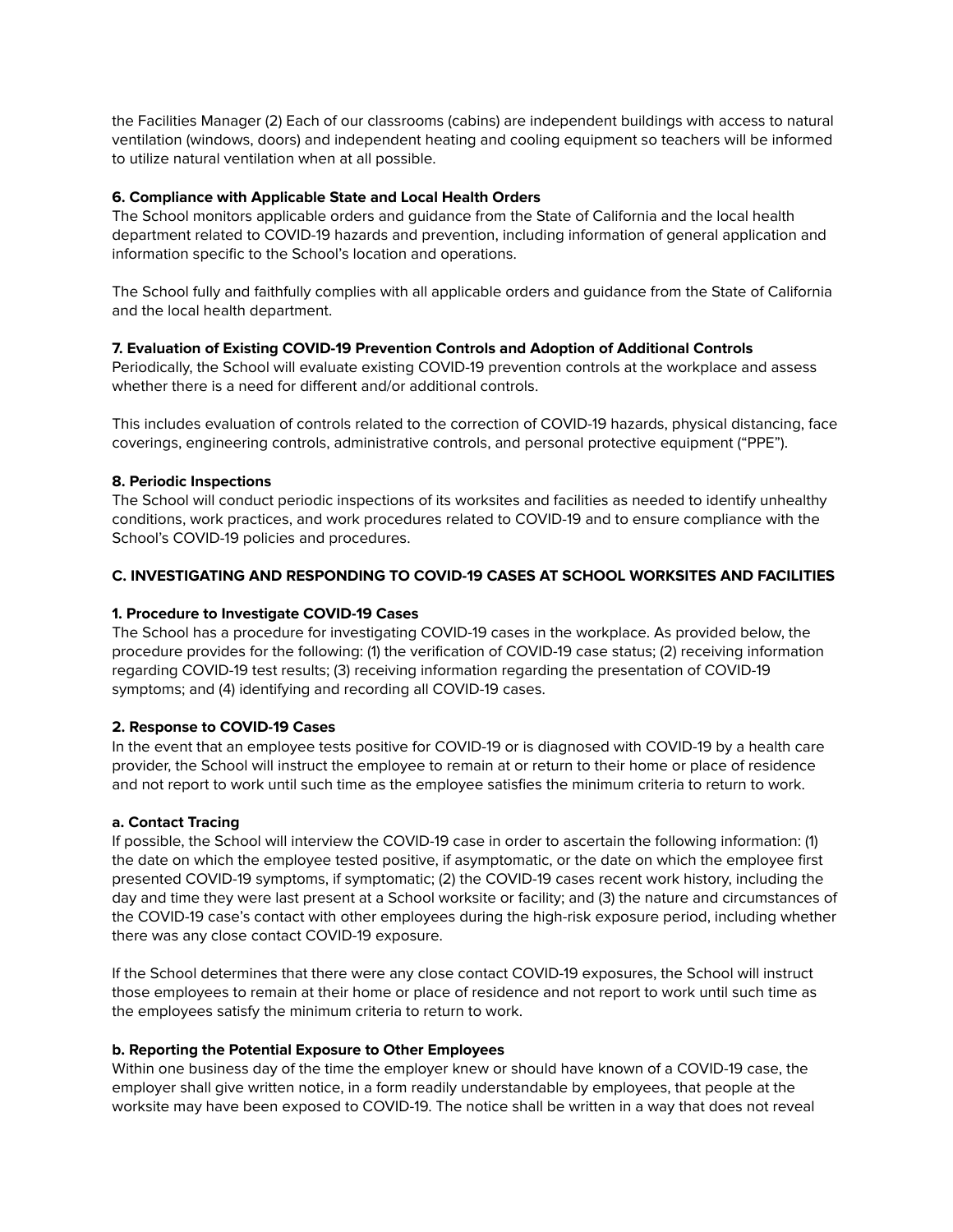any personal identifying information of the COVID-19 case. Written notice may include, but is not limited to, personal service, email, or text message if it can reasonably be anticipated to be received by the employee within one business day of sending. The notice shall include the disinfection plan required by Labor Code section 6409.6(a)(4). The notice must be sent to the following: (1) employees who were present at a School worksite or facility when the COVID-19 case was present; and (2) subcontracted employees who were present at the School worksite or facility.

## **c. Free COVID-19 Testing for Close Contact Exposures**

The School will provide COVID-19 testing at no cost to employees during their working hours to all employees who had potential close contact COVID-19 exposure at a School worksite or facility with the following exceptions:

a. Employees who were fully vaccinated before the close contact and do not have COVID-19 symptoms.

b. COVID-19 cases who returned to work pursuant to subsection 3205(c)(10)(A) or (B) and have remained free of COVID-19 symptoms, for 90 days after the initial onset of COVID-19 symptoms or, for COVID-19 cases who never developed symptoms, for 90 days after the first positive test.

## **d. Leave and Compensation Benefits for Close Contact Exposures**

The School will provide these employees with information regarding COVID-19-related benefits to which the employee may be entitled under applicable federal, state, or local laws.

The School will continue to provide and will maintain these employees' earnings, seniority, and all other employee rights and benefits, including the employee's right to their former job status, as if the employee had not been removed from their job.

The School may require that these employees use employer-provided employee sick leave benefits for this purpose and consider benefit payments from public sources in determining how to maintain earnings, rights and benefits, where permitted by law and when not covered by workers' compensation.

## **e. Investigation to Determine Whether Workplace Conditions Contributed to COVID-19 Exposure**

The School will conduct an investigation in order to determine whether any workplace conditions could have contributed to the risk of COVID-19 exposure and what could be done to reduce exposure to COVID-19 hazards.

## **3. Confidential Medical Information**

The School will protect the confidentiality of the COVID-19 case, and will not disclose to other employees, except for those who need to know, the fact that the employee tested positive for or was diagnosed with COVID-19.

The School will keep confidential all personal identifying information of COVID-19 cases unless expressly authorized by the employee to disclose such information or as other permitted or required under the law.

## **D. CORRECTION OF COVID-19 HAZARDS AT SCHOOL WORKSITES AND FACILITIES**

The School will implement effective policies and/or procedures for correcting unsafe or unhealthy conditions, work practices, policies and procedures in a timely manner based on the severity of the hazard.

This includes, but is not limited to, implementing controls and/or policies and procedures in response to the evaluations conducted related to the identification and evaluation of COVID-19 hazards and investigating and responding to COVID-19 cases in the workplace. This also includes implementing controls related to physical distancing, face coverings, engineering controls, administrative controls, and personal protective equipment (PPE).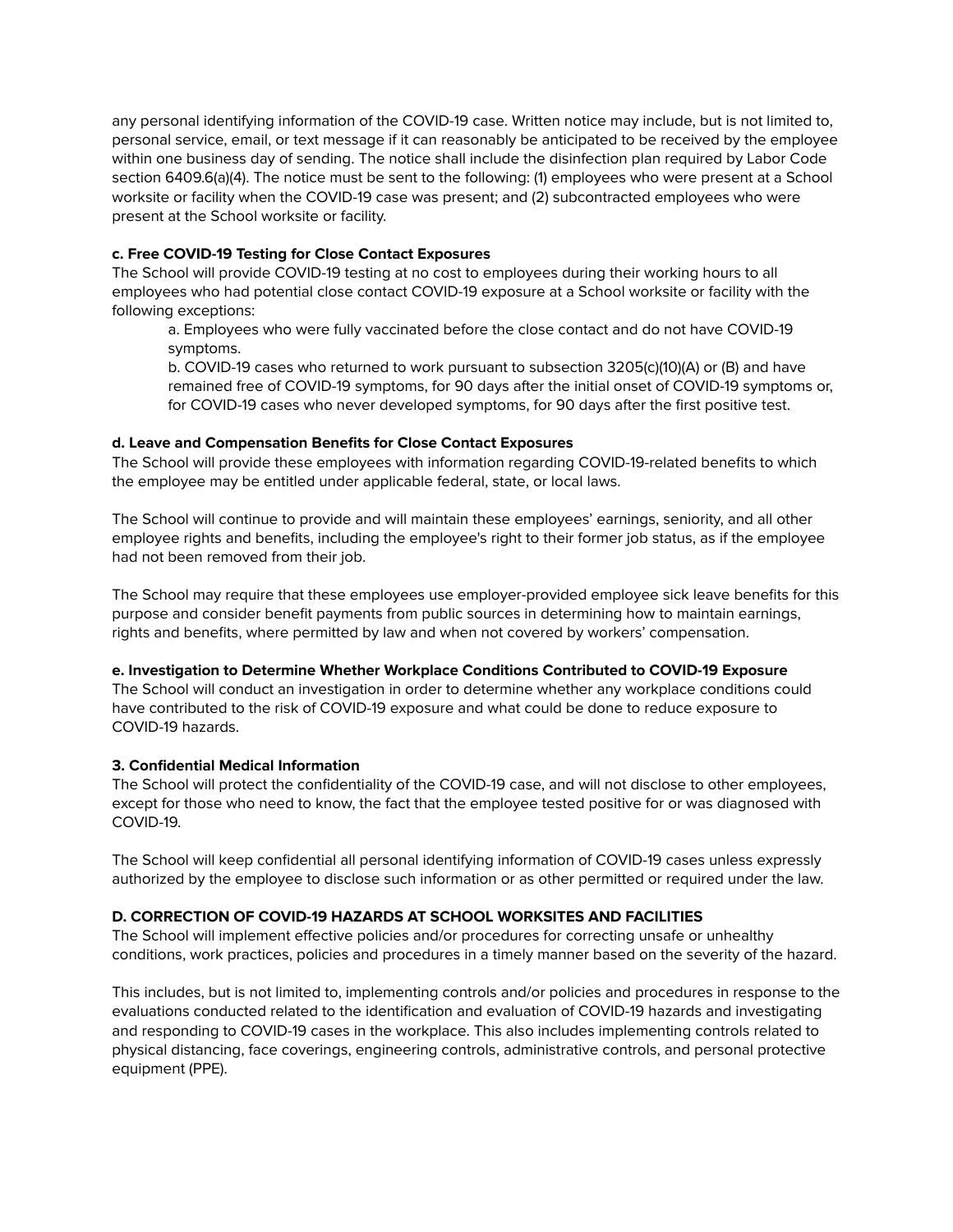## **E. TRAINING AND INSTRUCTION OF EMPLOYEES**

## **1. COVID-19 Symptoms**

The School provided employees training and instruction on the COVID-19 symptoms, including advising employees of COVID-19 symptoms, which include the following: (1) fever of 100.4 degrees Fahrenheit or higher or chills; (2) cough; (3) shortness of breath or difficulty breathing; (4) fatigue; (5) muscle or body aches; (6) headache; (7) new loss of taste or smell; (8) sore throat; (9) congestion or runny nose; (10) nausea or vomiting; or (11) diarrhea, unless a licensed health care professional determines the person's symptoms were caused by a known condition other than COVID-19.

The School monitors and adheres to guidance by the CDC concerning COVID-19 symptoms, including as provided at the following web address:

<https://www.cdc.gov/coronavirus/2019-ncov/symptoms-testing/symptoms.html>

The School provided employees instruction on the importance of not coming to work and obtaining a COVID-19 test if the employee has COVID-19 symptoms.

The School requires all employees to go through a Safety training PD in August.

# **2. School's COVID-19 Policies and Procedures**

The School provides regular updates to employees on the School's policies and procedures to prevent COVID-19 hazards at School worksites and facilities and to protect School employees.

## **3. COVID-19 Related Benefits**

The School advised employees of the leaves to which they may be entitled under applicable federal, state, or local laws. This includes any benefits available under legally mandated sick and vaccination leave, if applicable, workers' compensation law, local governmental requirements, the employer's own leave policies, leave guaranteed by contract, and this section. Further, when an employee requires leave or is directed not to report to work by the School, the School will advise the employee of the leaves to which the employee may be entitled for that specific reason.

# **4. Spread and Transmission of the Virus that Causes COVID-19**

The School advised employees of the that COVID-19 is an infectious disease that can be spread through the air when an infectious person talks or vocalizes, sneezes, coughs, or exhales; that COVID-19 may be transmitted when a person touches a contaminated object and then touches their eyes, nose, or mouth, although that is less common; and that an infectious person may have no symptoms.

The School further advised employees of the fact that particles containing the virus can travel more than six (6) feet, especially indoors, so physical distancing must be combined with other controls, including face coverings and hand hygiene, including hand washing, in order to be effective.

## **5. Methods and Importance of Physical Distancing, Face Coverings, and Hand Hygiene**

The School advised employees of the methods and importance of physical distancing, face coverings, and hand hygiene, including hand washing.

Specifically, the School trained and instructed employees on the importance of frequent hand washing with soap and water for at least 20 seconds and using hand sanitizer when employees do not have immediate access to a sink or hand washing facility, and that hand sanitizer does not work if the hands are soiled. Hand sanitizers have been set up around campus to encourage frequent use.

Further, the School trained and instructed employees on the proper use of face coverings and the fact that face coverings are not respiratory protective equipment. Employees can request face coverings from the employer at no cost to the employee and can wear them at work, regardless of vaccination status, without fear of retaliation.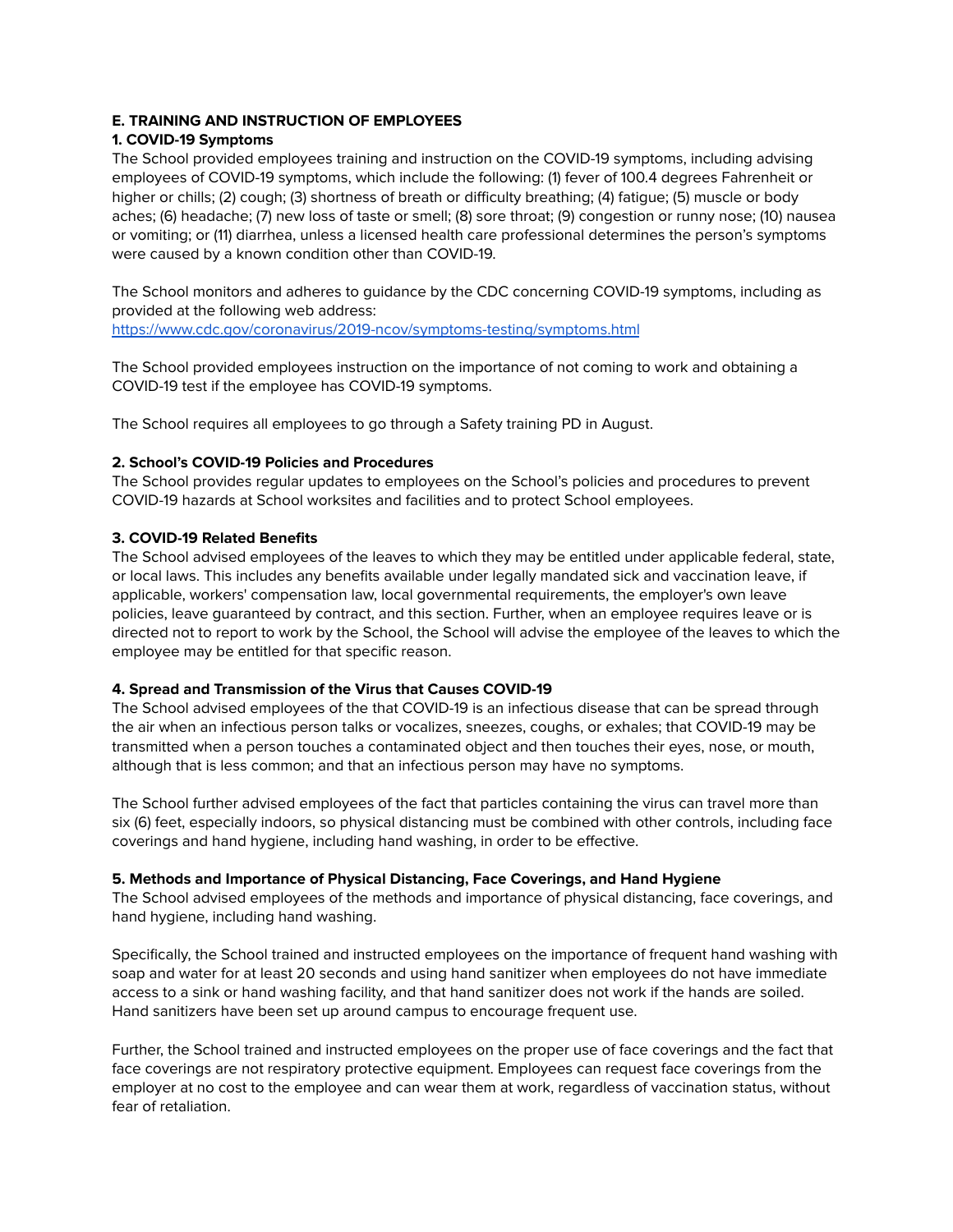## **F. PHYSICAL DISTANCING**

The School requires that all employees be separated from other persons by at least three (3) feet, except where the School can demonstrate that three (3) feet of separation is not possible and where there is momentary exposure while persons are in movement.

The School has adopted several methods by which it increases physical distancing including, but not limited to, the following: (1) providing employees the opportunity to telework or engage in other remote work arrangements; (2) reducing the number of persons in an area at one time, including visitors; (3) adopting staggered arrival, departure, work, and break times; and (4) adjusting work processes or procedures, such as reducing production speed, to allow greater distance between employees.

# **G. FACE COVERINGS**

## **1. Face Covering Requirement**

The School provides face coverings to employees and requires that such face coverings are worn by employees and individuals at School worksites and facilities.

School policy adheres to orders and guidance provided by the CDPH and the local health department, including as provided at the following web address: <https://www.cdph.ca.gov/Programs/CID/DCDC/Pages/COVID-19/guidance-for-face-coverings.aspx>

The School's policy on the use of face coverings ensures that they are worn over the nose and mouth when indoors, when outdoors and less than three (3) feet away from another person, and where required by orders from the CDPH or local health department.

The School's policy requires that face coverings are clean and undamaged. The School's policy allows for face shields to be used to supplement, and not supplant face coverings.

The School's policy provides for the following exceptions to the face coverings requirement:

- 1. When an employee is alone in a room.
- 2. While eating and drinking at the workplace, provided employees are at least three (3) feet apart and outside air supply to the area, if indoors, has been maximized to the extent possible.
- 3. Employees wearing respirators required by the employer and used in compliance with section 5144.
- 4. Employees who cannot wear face coverings due to a medical or mental health condition or disability, or who are hearing-impaired or communicating with a hearing-impaired person.
- 5. Specific tasks which cannot feasibly be performed with a face covering. This exception is limited to the time period in which such tasks are actually being performed.

## **2. Required Use of Effective Non-Restrictive Alternative for Employees Exempted from Face Covering Requirement**

The School's policy requires that employees who are exempted from wearing face coverings due to a medical condition, mental health condition, or disability wear an effective non-restrictive alternative, such as a face shield with a drape on the bottom, if their condition or disability permits it.

# **3. Physical Distancing Required If Employee Is Not Wearing Face Covering or Non-Restrictive Alternative**

The School's policy requires that any employee not wearing a face covering, face shield with a drape or other effective alternative, or respiratory protection, for any reason, shall be at least six (6) feet apart from all other persons.

The School does not use COVID-19 testing as an alternative to face coverings when face coverings are otherwise required by this section.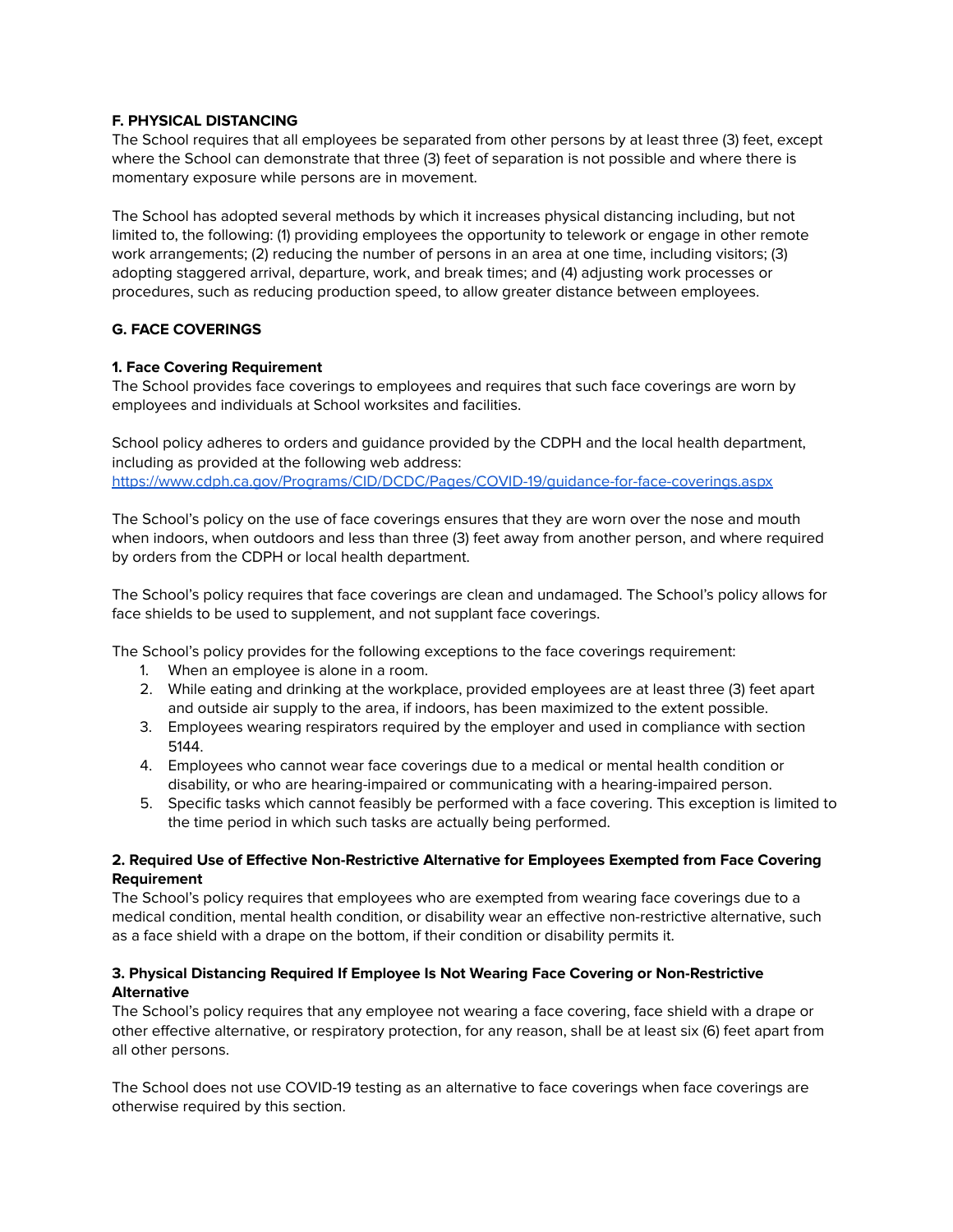## **4. Prohibition on Preventing Employees from Wearing Face Covering**

The School does not prevent any employee from wearing a face covering when wearing a face covering is not required by this section, unless not wearing a face covering would create a safety hazard, such as interfering with the safe operation of equipment.

## **5. Communication to Non-Employees Regarding Face Covering Requirement**

The School posts signage to inform non-employees that the School requires the use of face coverings at School worksites and facilities.

## **6. Policies to Reduce COVID-19 Hazards Originating from Persons Not Wearing Face Coverings**

The School has developed COVID-19 policies and procedures to minimize employee exposure to COVID-19 hazards originating from any person not wearing a face covering, including a member of the public.

These policies include requiring that employees and non-employees wear face coverings at School worksites and facilities, employees wear face coverings at other times, maintain physical distance from persons not wearing a face covering, and observe proper hand hygiene.

## **H. OTHER ENGINEERING CONTROLS, ADMINISTRATIVE CONTROLS AND PERSONAL PROTECTIVE EQUIPMENT (PPE)**

## **1. Maximization of Outdoor Air**

For School worksites and facilities with mechanical or natural ventilation, or both, the School has maximized the quantity of outside air provided to the extent feasible, except when the United States Environmental Protection Agency ("EPA") Air Quality Index is greater than 100 for any pollutant or if opening windows or letting in outdoor air by other means would cause a hazard to employees, for instance from excessive heat or cold.

## **2. Cleaning and Disinfecting Procedures**

The School's cleaning and disinfecting policy requires the following:

- 1. Identifying and regularly cleaning and disinfecting frequently touched surfaces and objects, such as doorknobs, elevator buttons, equipment, tools, handrails, handles, controls, bathroom surfaces, and steering wheels. The School will inform employees and authorized employee representatives of cleaning and disinfection protocols, including the planned frequency and scope of regular cleaning and disinfection.
- 2. To minimize restroom capacity, students and employees are divided into restroom pods and assigned specific restrooms to utilize when on campus. This method not only helps to reduce the possibility of exposure but to efficiently track the individuals who utilized the space.
- 3. Cleaning of areas, material, and equipment used by a COVID-19 case during the high-risk exposure period, and disinfection if the area, material, or equipment is indoors and will be used by another employee within 24 hours of the COVID-19 case.
- 4. Further, the School requires that cleaning and disinfecting must be done in a manner that does not create a hazard to employees or subcontracted employees.

## **3. Evaluation of Handwashing Facilities**

In order to protect employees, the School evaluated its handwashing facilities in order to determine the need for additional facilities, encourage and allow time for employee handwashing, and provide employees with an effective hand sanitizer.

The School encourages employees to wash their hands for at least 20 seconds each time. The School does not provide hand sanitizers with methyl alcohol.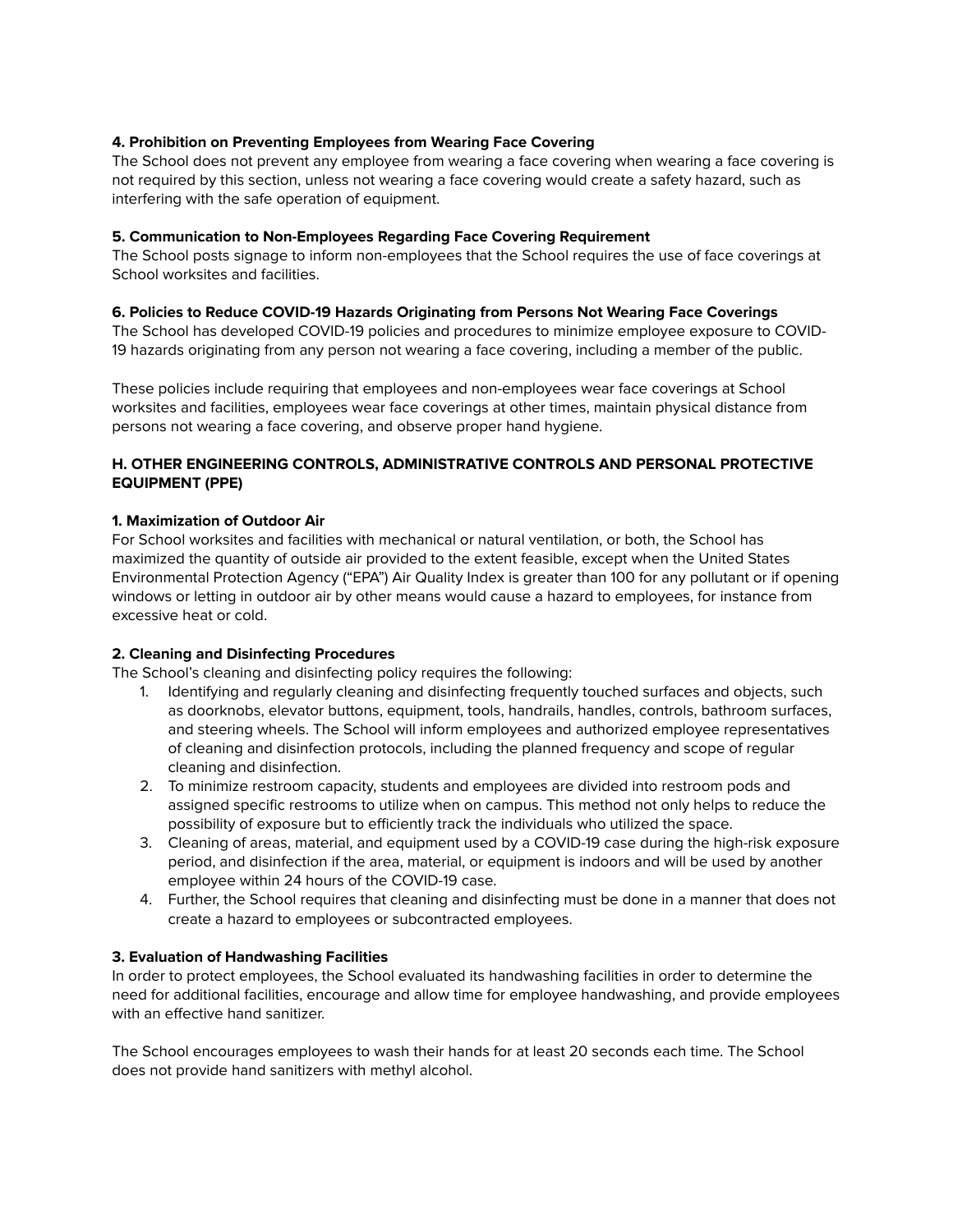#### **4. Personal Protective Equipment (PPE)**

The School's policy provides for PPE. The School evaluates the need for PPE, such as masks, gloves, goggles, and face shields, to prevent exposure to COVID-19 hazards and provide such PPE as needed.

The School shall provide and ensure use of respirators in compliance with section 5144 when deemed necessary by the Division through the Issuance of Order to Take Special Action, in accordance with title 8, section 332.3.

The School shall provide and ensure use of eye protection and respiratory protection in compliance with section 5144 when employees are exposed to procedures that may aerosolize potentially infectious material such as saliva or respiratory tract fluids.

#### **I. REPORTING, RECORDKEEPING AND ACCESS**

#### **1. Reporting COVID-19 Cases to the Local Health Department**

In accordance with applicable law, the School will report information about COVID-19 cases at the workplace to the local health department. Further, the School will provide any related information requested by the local health department.

#### **2. Reporting Serious COVID-19 Illnesses and Deaths to Cal/OSHA**

In accordance with applicable law, the School will immediately report to Cal/OSHA any serious COVID-19-related illnesses or deaths of employees occurring at a School worksite or facility or in connection with any employment.

Further, in accordance with applicable law, the school will record any serious work-related COVID-19 related illnesses or deaths.

## **3. Maintenance of Records Related to the Adoption of the CPP**

In accordance with applicable law, the School will maintain records of the steps taken to implement this CPP.

#### **4. Availability of the CPP for Inspection**

The School will make this written CPP available to employees and employee organizations at School worksites or facilities.

Further, the School will make this written CPP available to Cal/OSHA representatives immediately upon request.

#### **5. Records Related to COVID-19 Cases**

The School will keep a record of and track all COVID-19 cases with the following information: (1) employee's name; (2) contact information; (3) occupation; (4) location where the employee worked: (5) the date of the last day at the workplace; and (6) the date of a positive COVID-19 test.

In accordance with the Confidentiality of Medical Information Act ("CMIA") and applicable law, the School will keep the employees' medical information confidential.

In accordance with the CMIA and applicable law, the School will make this information available to employees with personal identifying information removed. The School will also make this information available as otherwise required by law.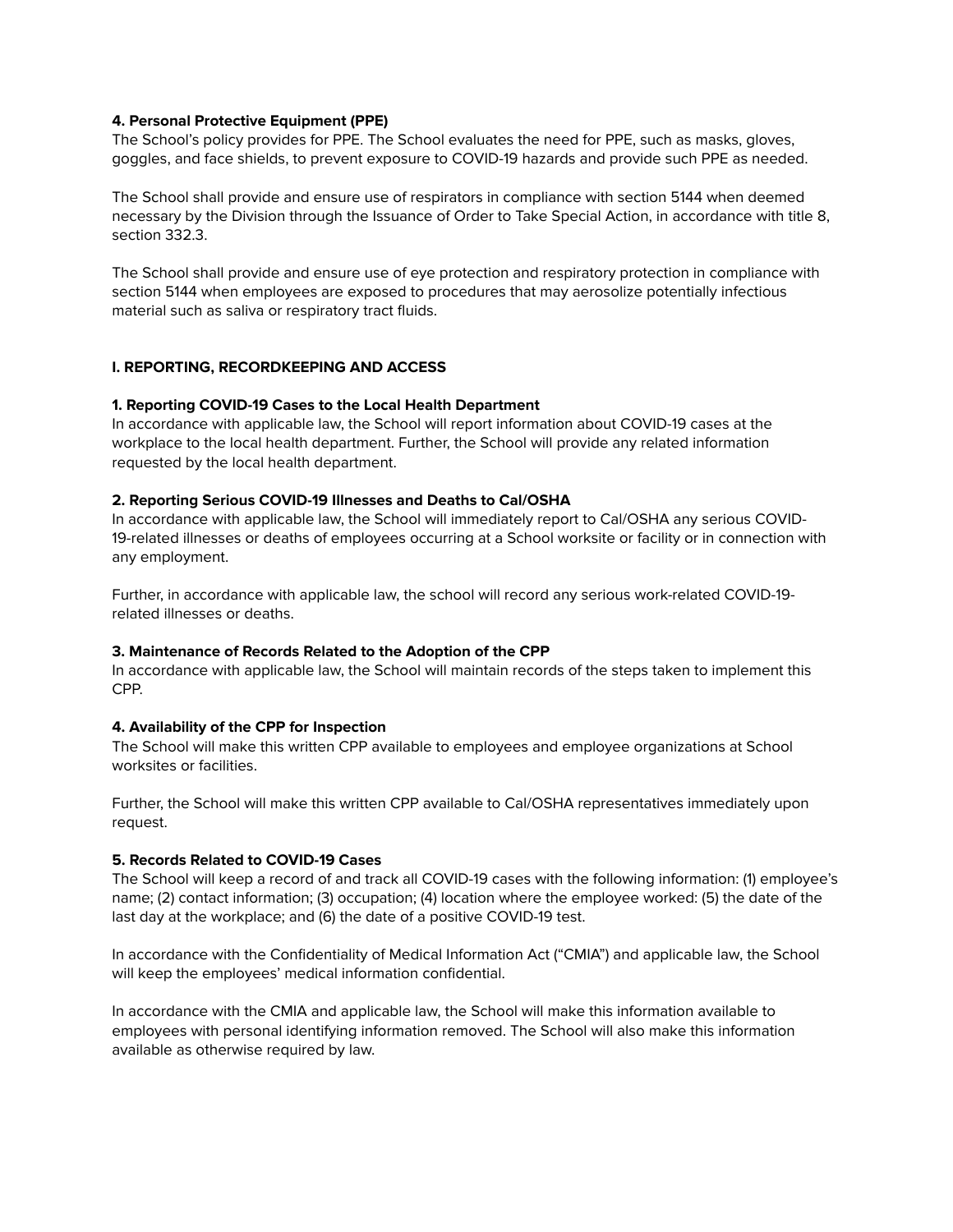## **J. EXCLUSION OF COVID-19 CASES**

#### **1. Exclusion of COVID-19 Cases from School Worksites and Facilities**

The School will ensure that COVID-19 cases are excluded from the workplace until the individual satisfies the minimum return to work criteria.

## **2. Exclusion of Employees with Close Contact COVID-19 Exposures from School Worksites and Facilities**

The School will exclude employees with close contact COVID-19 exposure from the workplace for 10 days after the last known close contact COVID-19 exposure.

## 3. Provision of Benefits to Excluded from Work as a Result of a Positive COVID-19 Test or Diagnosis or a **Close Contact COVID-19 Exposure**

## **a. Employees Who Are Able to Telework During Isolation or Quarantine Period**

The School will allow employees who are able to telework, and are able and available to work, to telework during the isolation or quarantine period. The School will provide these employees their normal compensation for the work that they perform for the School **during** the isolation or quarantine period.

#### **b. Employees Who Are Unable to Telework During Isolation or Quarantine Period**

The provision of benefits described below does not apply to either: (1) School employees who the School can demonstrate that the close contact COVID-19 exposure was not work-related; and (2) School employees who are unable to work for reasons other than protecting employees and non-employees at School worksites and facilities from possible COVID-19 transmission. Such employees may still use paid sick leave for the purpose of receiving compensation during the isolation or quarantine period if they elect to do so.

For other employees, the School will require that employees who are unable to telework, but are otherwise able and available to work, use paid sick leave in order to receive compensation during the isolation or quarantine period. School employees retain their entitlement to elect not to use other earned or accrued paid leave during this time. The School may provide such employees who are unable to telework, but who do not have any paid sick leave available, paid administrative leave in order to receive compensation during the isolation or quarantine period.

For all employees who are subject to an isolation or quarantine because of a COVID-19 case or a close contact COVID-19 exposure, the School will maintain the employee's seniority and all other employee rights and benefits, including the employee's right to their former job status, during the isolation or quarantine period.

The School may consider benefit payments from public sources in determining how to maintain earnings, rights and benefits, where permitted by law and when not covered by workers' compensation.

## **4. Adherence with Laws, Policies, and/or Agreements Providing Excluded Employees Greater Protections**

The obligations set forth in this section do not limit any other applicable law, School policy that provides employees with greater protections or benefits.

## **5. Provision of Information Concerning Benefits to Excluded Employees**

At the time of exclusion, the School will provide the excluded employee the information on benefits to which the employee may be entitled under applicable federal, state, or local laws.

This includes any benefits available under workers' compensation law, Labor Code sections 3212.86 through 3212.88, any applicable local requirements, the School's voluntary extension of FFCRA leave through March 31, 2021, the School's own leave policies, and leave guaranteed by contract.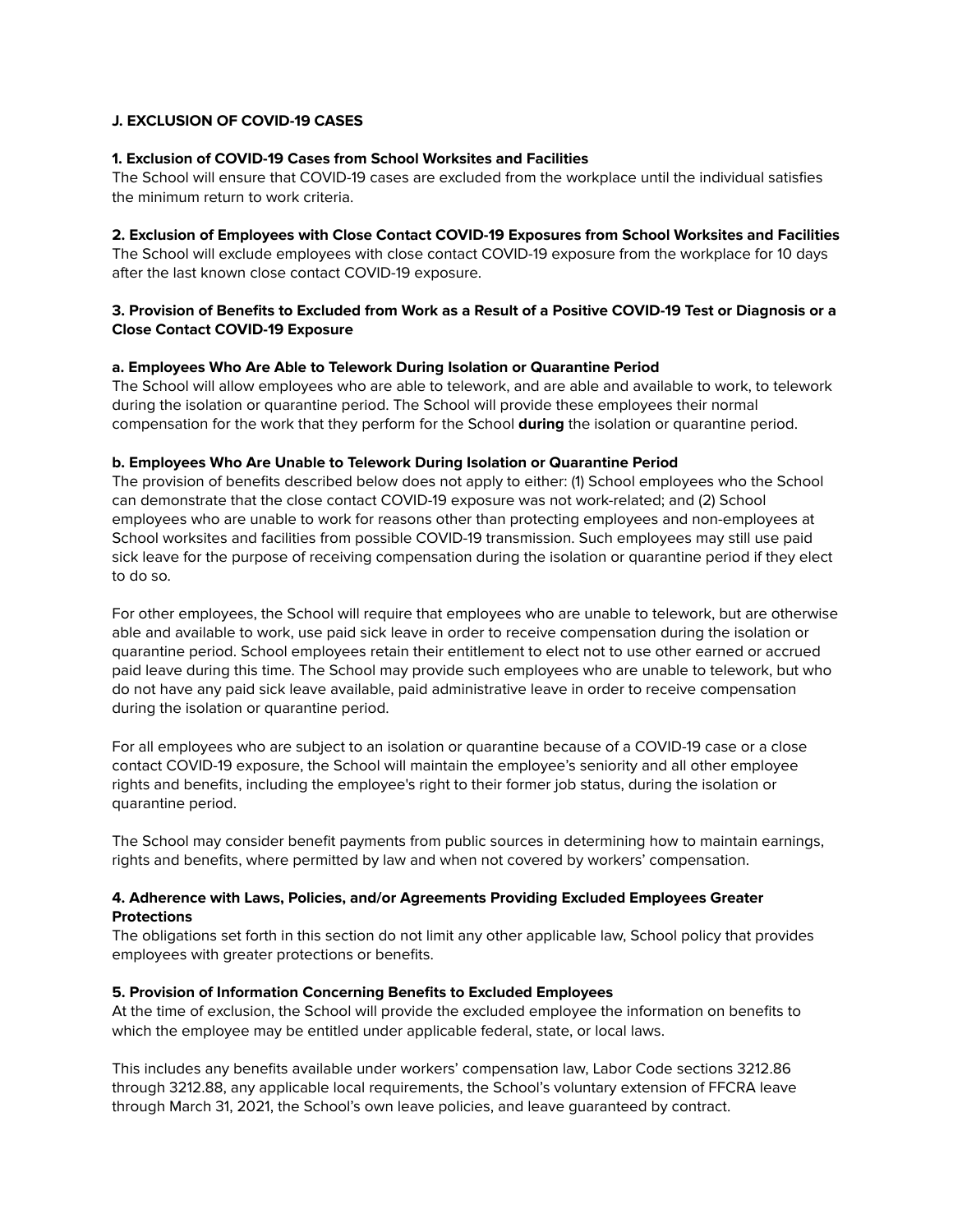# **K. RETURN TO WORK CRITERIA**

## **1. Minimum Criteria to Return to Work for Symptomatic COVID-19 Cases**

School policy requires that COVID-19 cases with COVID-19 symptoms remain at their home or place of residence and not report to any School worksite or facility until they satisfy each of the following conditions:

- 1. At least 24 hours have passed since a fever of 100.4 or higher has resolved without the use of fever-reducing medications;
- 2. COVID-19 symptoms have improved; and
- 3. At least 10 days have passed since COVID-19 symptoms first appeared.

## **2. Minimum Criteria to Return to Work for Asymptomatic COVID-19 Cases**

School policy requires that COVID-19 cases who tested positive but never developed COVID-19 symptoms not report to any School worksite or facility until a minimum of 10 days have passed since the date of specimen collection of their first positive COVID-19 test.

## **3. COVID-19 Testing Not Required in Order to Return to Work**

In accordance with CDC guidance concerning symptom-based strategies for the discontinuation of isolation, the School does not require employees to submit to a COVID-19 test, or produce a negative COVID-19 test result, in order to return to work.

# **4. Return Protocol for for Persons with Close Contact:**

- 1. Persons who had a close contact but never developed any COVID-19 symptoms may return to work when 10 days have passed since the last known close contact.
- 2. Persons who had a close contact and developed any COVID-19 symptom cannot return to work until the requirements have been met, unless all of the following are true:
	- a. The person tested negative for COVID-19 using a polymerase chain reaction (PCR) COVID-19 test with specimen taken after the onset of symptoms; and
	- b. At least 10 days have passed since the last known close contact; and
	- c. The person has been symptom-free for at least 24 hours, without using fever-reducing medications.
- 3. During critical staffing shortages, when there are not enough staff to provide safe patient care, essential critical infrastructure workers in the following categories may return after Day 7 from the date of last exposure if they have received a negative PCR COVID-19 test result from a specimen collected after Day 5:
	- a. Health care workers who did not develop COVID-19 symptoms;
	- b. Emergency response workers who did not develop COVID-19 symptoms; and
	- c. Social service workers who did not develop COVID-19 symptoms and who work face to face with clients in child welfare or assisted living.

## 5. Minimum Criteria to Return to Work for Employees Directed to Self- Quarantine or Isolate by a State **or Local Health Official**

If an employee is subject to an isolation or quarantine order issued by a state or local health official, School policy requires that the employee not report to any School worksite or facility until the period of isolation or quarantine is completed or the order is lifted.

If the order did not specify a definite isolation or quarantine period, then the period shall be 10 days from the time the order to isolate or quarantine was effective.

## **6. Allowance by Cal/OSHA for an Employee to Return to Work**

If no violations of local or state health officer orders for isolation, quarantine, or exclusion would result, the Division may, upon request, allow employees to return to work on the basis that the removal of an